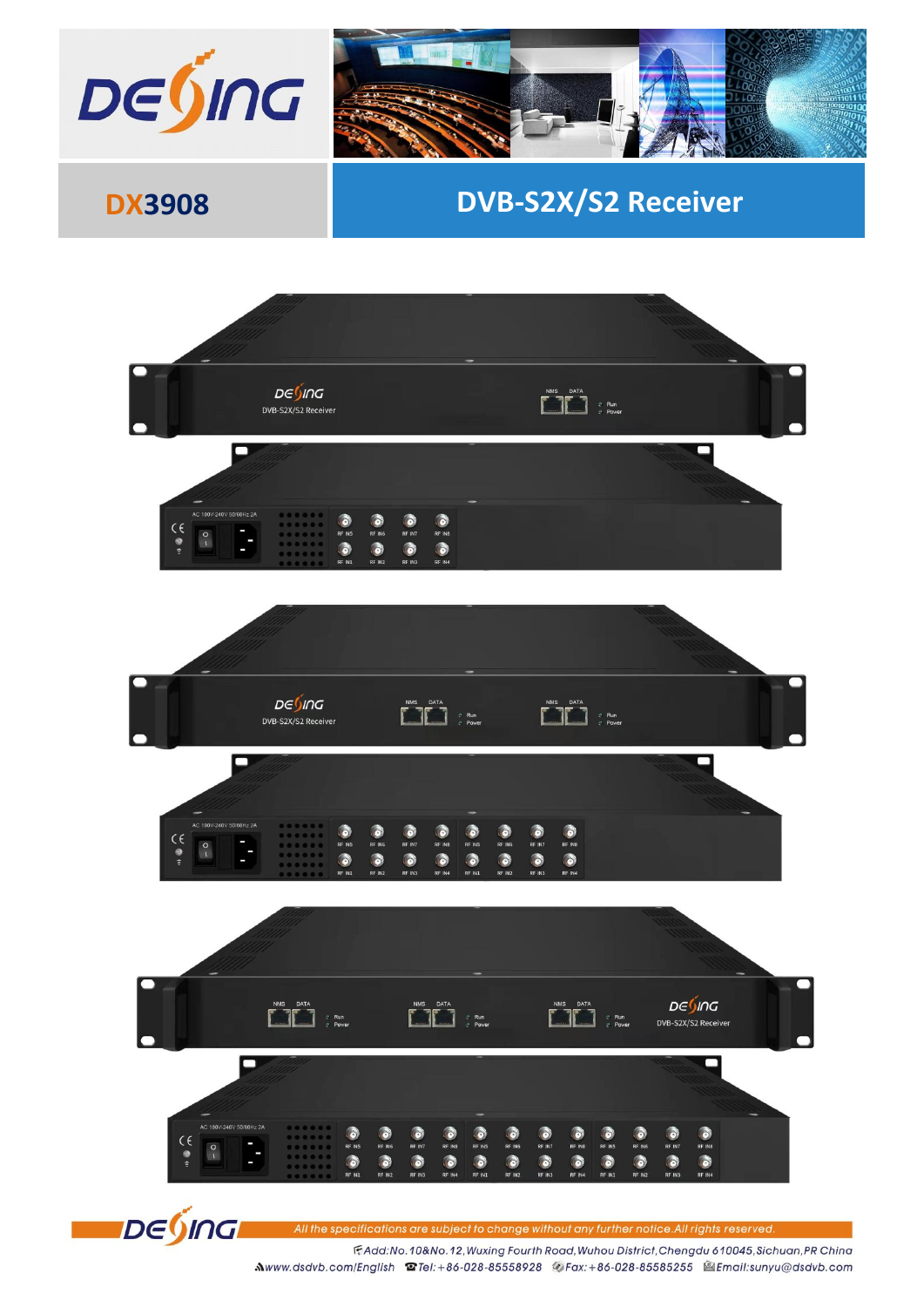# **DVB-S/S2/S2X IP out**

HDCP)

#### **Key Features (Per Card)**

 **Support 8 tuners (DVB-S/S2/S2X) input; 1 U chassis optional for 1/2/3 cards maximum for 8/16/24 tuner input; Each tuner card are working independently with its NMS and 1 GE Data port** 

Dexin Digital, the authorized licensee, takes you into a new digital life.

**DOLBY** 

 **8 MPTS (8MPTS out thru bypassing) under Passthrough mode over UDP/RTP thru Data port, unicast/multicast-Version 1** 

**2 MPTS out after multiplexing or 512 SPTS out switchable under Mux mode over UDP/RTP** 

**thru Data port, unicast/multicast-Version 2**

- **Up to 256 PIDs remapping per output channel(Mux mode only)**
- **Support PID re-mapping and pass-through(Mux mode only)**
- **Support Diseqc function(Mux mode only)**
- **Support Biss decryption, each tuner support maximum 64 BISS key decryption (Mux mode)**
- **Web-based NMS management**

### **Inner Principle Chart (Per card):**

#### **Version 1: Passthrough Mode**





specifications are subject to change without any further notice.All rights reserved

FAdd:No.10&No.12, Wuxing Fourth Road, Wuhou District, Chengdu 610045, Sichuan, PR China Mwww.dsdvb.com/English @Tel:+86-028-85558928 @Fax:+86-028-85585255 @Email:sunyu@dsdvb.com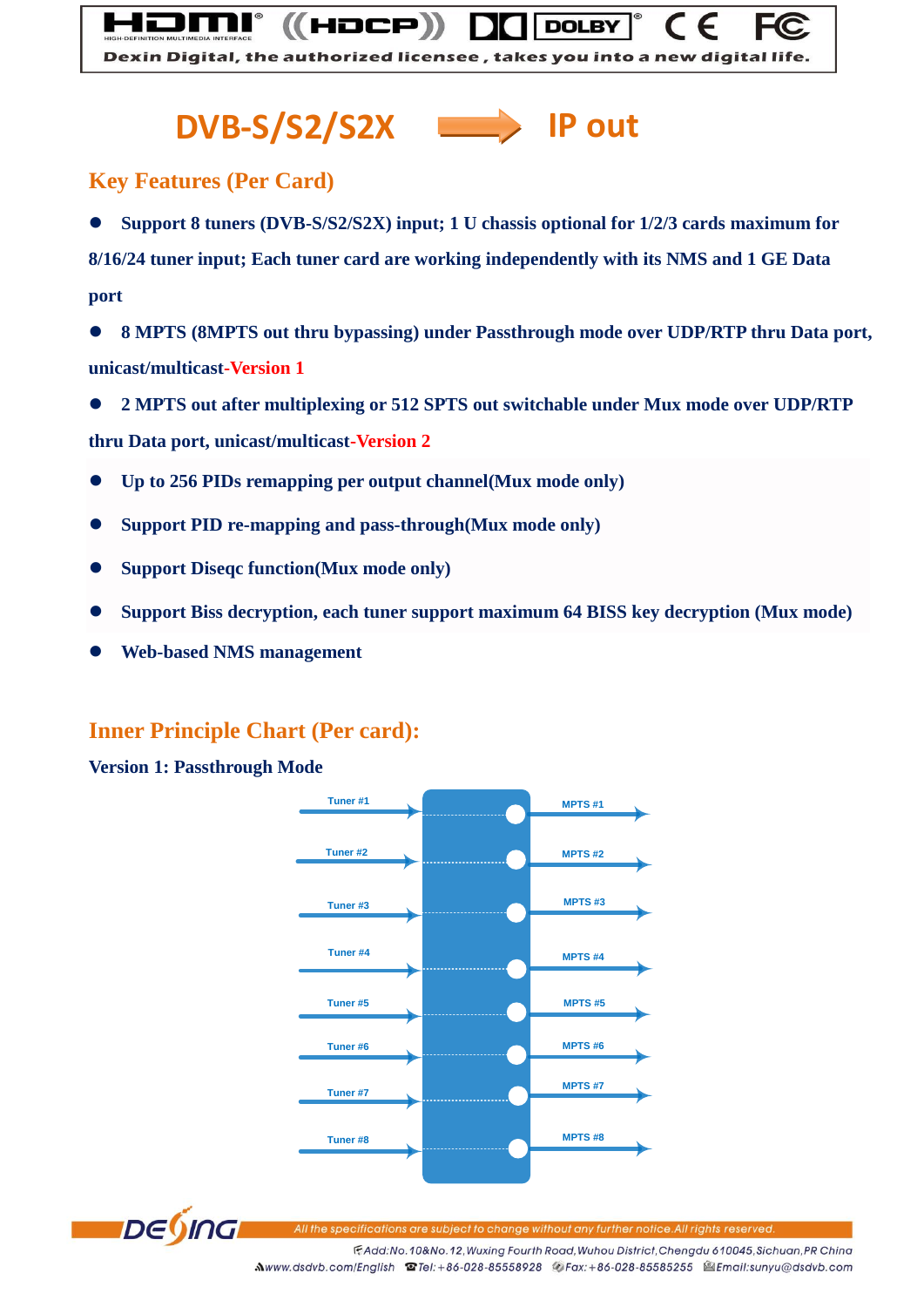$\overline{\mathsf{C}}$  $\in$ **FC**  $((HDCP))$ **DOLBY** Dexin Digital, the authorized licensee, takes you into a new digital life.

**Version 2: Mux Mode (MPTS and SPTS output Switchable)**







All the specifications are subject to change without any further notice. All rights reserved.

FAdd:No.10&No.12, Wuxing Fourth Road, Wuhou District, Chengdu 610045, Sichuan, PR China Mwww.dsdvb.com/English @Tel:+86-028-85558928 @Fax:+86-028-85585255 @Email:sunyu@dsdvb.com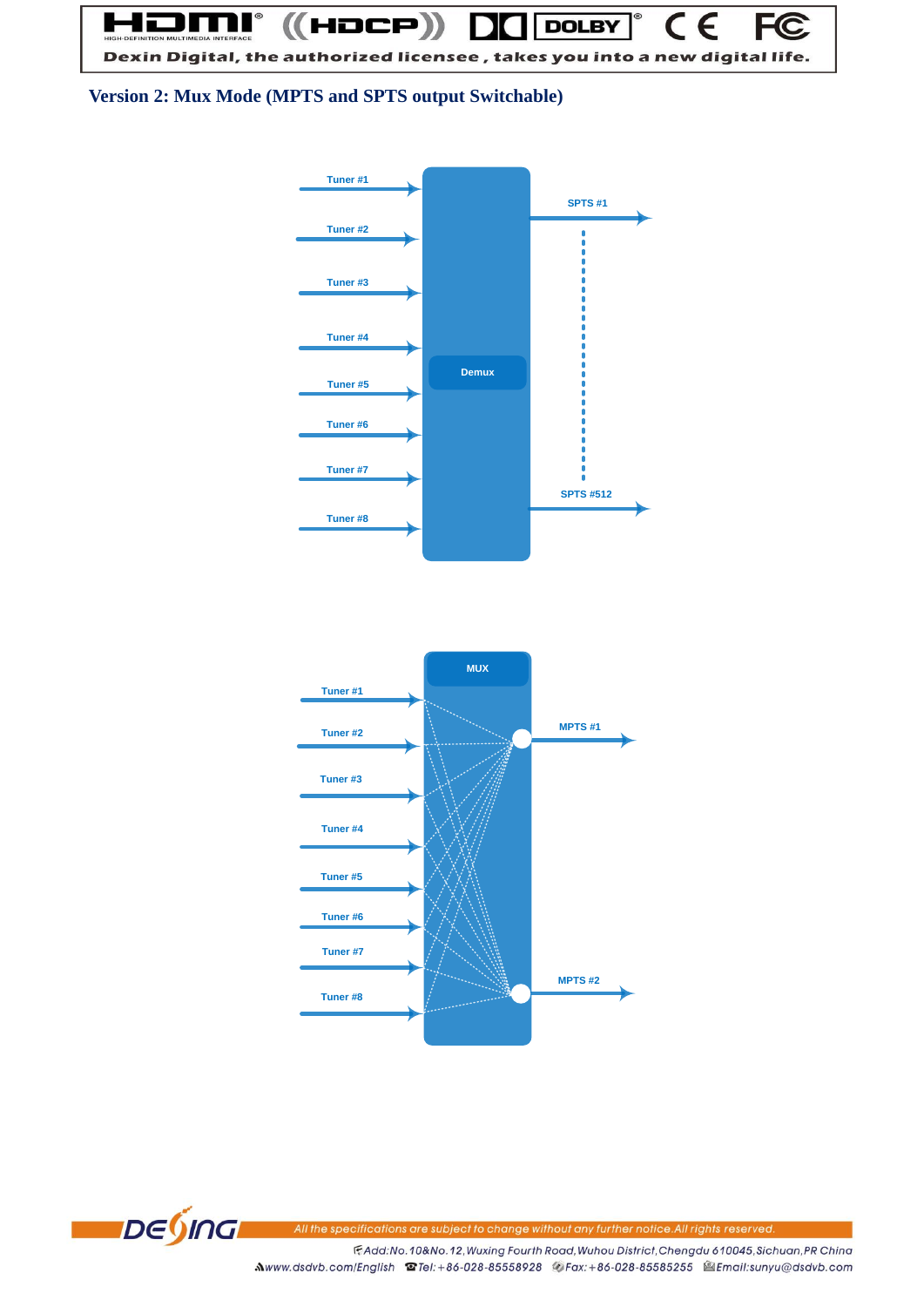### **Specifications( Per card)**

|                       | 8Tuner input, F Type                                                      |                                        |                                                           |  |  |
|-----------------------|---------------------------------------------------------------------------|----------------------------------------|-----------------------------------------------------------|--|--|
| <b>Input / Output</b> | 8MPTS out thru bypassing over UDP/RTP thru Data port(Version 1)           |                                        |                                                           |  |  |
|                       | 100/1000Mself-adaption, unicast/multicast                                 |                                        |                                                           |  |  |
|                       | Max number of managing PID: 256 (for 2 MPTS out thru multiplexing) or 512 |                                        |                                                           |  |  |
| <b>Mux</b> (Version   | SPTS out                                                                  |                                        |                                                           |  |  |
| 2)                    | Functions                                                                 | PID remapping (automatically/manually) |                                                           |  |  |
|                       |                                                                           | PID pass-through                       |                                                           |  |  |
|                       | DVB-S                                                                     | <b>Input Frequency</b>                 | 950-2150MHz                                               |  |  |
|                       |                                                                           | <b>Symbol Rate</b>                     | $0.5 - 45$ Msps                                           |  |  |
|                       |                                                                           | Constellation                          | <b>QPSK</b>                                               |  |  |
|                       |                                                                           | <b>FEC</b>                             | $1/2$ , $2/3$ , $3/4$ , $5/6$ , $7/8$                     |  |  |
|                       | DVB-S2                                                                    | <b>Input Frequency</b>                 | 950-2150MHz                                               |  |  |
|                       |                                                                           | <b>Symbol Rate</b>                     | QPSK/8PSK/16APSK: 0.5~45 Msps                             |  |  |
|                       |                                                                           |                                        | 32APSK:0.5~40 Msps                                        |  |  |
|                       |                                                                           | Constellation                          | QPSK/8PSK/16APSK/32APSK                                   |  |  |
|                       |                                                                           | <b>FEC</b>                             | QPSK: 1/2, 3/5, 2/3, 3/4, 4/5, 5/6, 8/9,9/10              |  |  |
|                       |                                                                           |                                        | 8PSK: 3/5, 2/3, 3/4, 5/6, 8/9, 9/10                       |  |  |
|                       |                                                                           |                                        | 16APSK: 2/3, 3/4, 4/5, 5/6, 8/9, 9/10                     |  |  |
|                       |                                                                           |                                        | 32APSK: 3/4, 4/5, 5/6, 8/9                                |  |  |
|                       |                                                                           | Max input bitrate                      | $\leq$ 170 Mbps                                           |  |  |
|                       |                                                                           | per tuner                              |                                                           |  |  |
|                       |                                                                           | <b>Symbol Rate</b>                     | QPSK/8PSK/16APSK: 0.5~45 Msps;                            |  |  |
| <b>Tuner Section</b>  |                                                                           |                                        | 8APSK/32APSK: 0.5~40 Msps                                 |  |  |
|                       |                                                                           | Constellation                          | QPSK/8PSK/16APSK/8APSK/32APSK                             |  |  |
|                       |                                                                           |                                        | QPSK: 1/2, 3/5, 2/3, 3/4, 4/5, 5/6, 8/9,                  |  |  |
|                       | DVB-S2X                                                                   |                                        | 9/10, 13/45, 9/20, 11/20                                  |  |  |
|                       |                                                                           |                                        | 8PSK: 3/5, 2/3, 3/4, 5/6, 8/9, 9/10, 23/36,               |  |  |
|                       |                                                                           |                                        | 25/36, 13/18                                              |  |  |
|                       |                                                                           |                                        | 8APSK: 5/9-L, 26/45-L                                     |  |  |
|                       |                                                                           | <b>FEC</b>                             | 16APSK: $2/3$ , $3/4$ ,<br>4/5, 5/6,<br>8/9,              |  |  |
|                       |                                                                           |                                        | $9/10$ , $1/2$ -L, $8/15$ -L, $5/9$ -L, $26/45$ , $3/5$ , |  |  |
|                       |                                                                           |                                        | 3/5-L, 28/45, 23/36, 2/3-L, 25/36, 13/18,                 |  |  |
|                       |                                                                           |                                        | 7/9, 77/90                                                |  |  |
|                       |                                                                           |                                        | 32APSK: 3/4, 4/5, 5/6, 8/9, 2/3-L, 32/45,                 |  |  |
|                       |                                                                           |                                        | 11/15, 7/9                                                |  |  |
|                       |                                                                           | Max input bitrate                      | $\leq$ 170 Mbps                                           |  |  |
|                       |                                                                           | per tuner                              |                                                           |  |  |
|                       | Signal Strength                                                           | $-65 \sim -25$ dBm                     |                                                           |  |  |
|                       | Web management: 100M NMS port                                             |                                        |                                                           |  |  |
| <b>System</b>         | Language: English and Chinese                                             |                                        |                                                           |  |  |
|                       | Ethernet software upgrade                                                 |                                        |                                                           |  |  |
| <b>General</b>        | Dimensions                                                                |                                        | $482$ mm×328mm×44mm (WxLxH)                               |  |  |
|                       | Weight                                                                    | 3.5kg                                  |                                                           |  |  |



All the specifications are subject to change without any further notice. All rights reserved.

F.Add:No.10&No.12, Wuxing Fourth Road, Wuhou District, Chengdu 610045, Sichuan, PR China Mwww.dsdvb.com/English <br> **Mwww.dsdvb.com/English <br>
Set English Company Set 28-85558928** <br>
Cax: +86-028-8585255 <br>
Set Email:sunyu@dsdvb.com